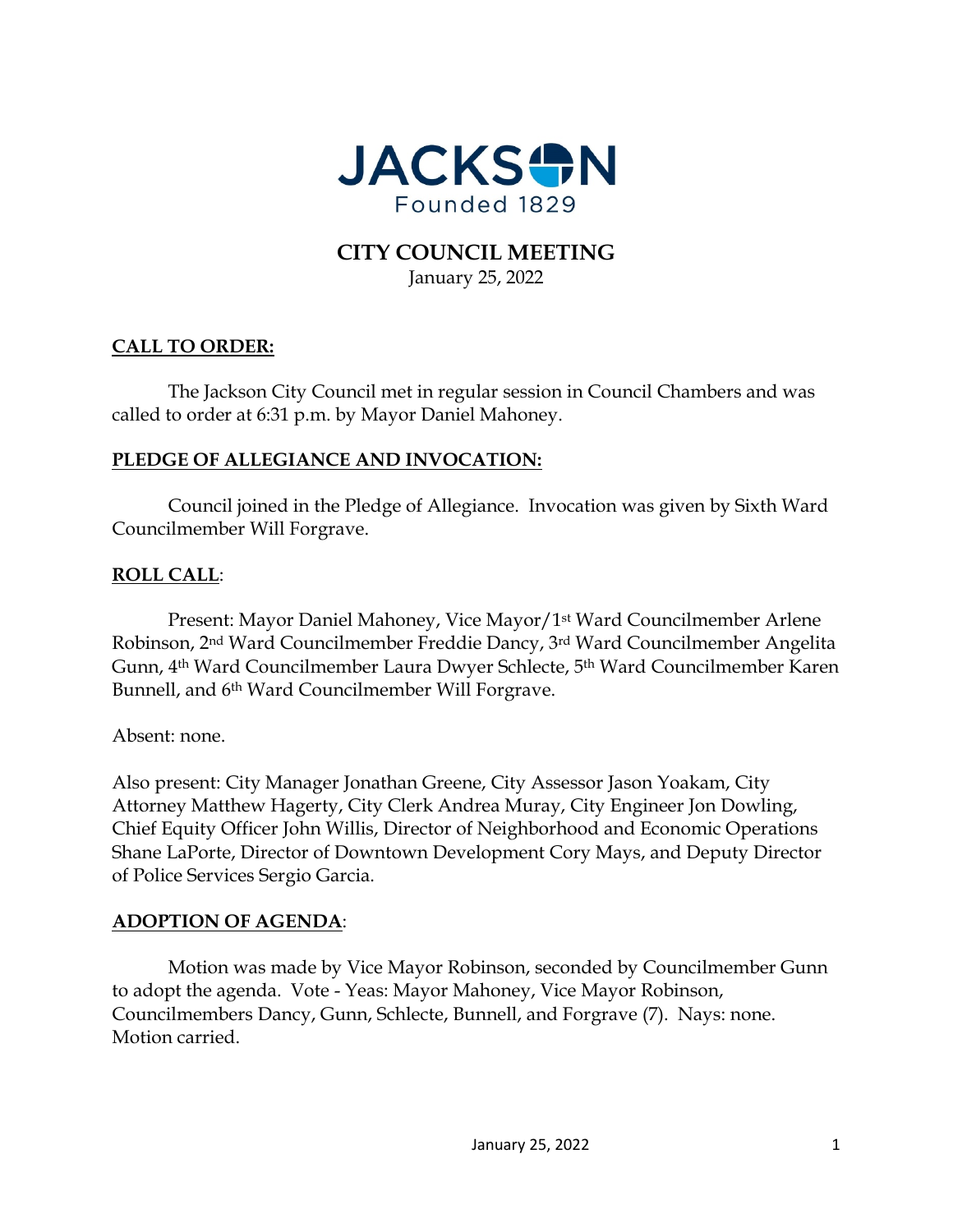### **PRESENTATIONS/PROCLAMATIONS**.:

### **A. City of Jackson's Audit Report for Fiscal Year ended June 30, 2021**

*Presentation by Rehmann, LLC, of the City of Jackson's Audit Report for Fiscal Year ended June 30, 2021.*

Nate Bauderman of Rehmann LLC provided an overview of the report.

1. Receipt of the City of Jackson's Audit Report for Fiscal Year ended June 30, 2021.

Motion was made by Councilmember Bunnell, seconded by Councilmember Schlecte to receive the ACFR. Vote - Yeas: Mayor Mahoney, Vice Mayor Robinson, Councilmembers Dancy, Gunn, Schlecte, Bunnell, and Forgrave (7). Nays: none. Motion carried.

### **PUBLIC HEARINGS:**

# **A. Conduct a Public Hearing to Receive Citizen Comment on the City's Housing and Community Development Needs**

Motion was made by Councilmember Schlecte, seconded by Vice Mayor Robinson to open the public hearing to receive citizen comment on the City's housing and community development needs.

Peter Bormuth spoke regarding the need for low income housing. Vittoria and Jason Overmyer spoke regarding the need for transitional housing. LaToya Smith spoke regarding the need for low income housing, affordable homes, and programs to train new homeowners in the City. Jennifer Benniger spoke to the need for low income housing and the idea of a not-for-profit housing program. John King spoke regarding the Affordable Housing Board. Gerald Montgomery spoke regarding the idea of using the funds to purchase group housing.

Motion was made by Vice Mayor Robinson, seconded by Councilmember Bunnell to close the public hearing. Vote - Yeas: Mayor Mahoney, Vice Mayor Robinson, Councilmembers Dancy, Gunn, Schlecte, Bunnell, and Forgrave (7). Nays: none. Motion carried.

## **CITIZEN COMMENTS:**

Citizen comments were heard and the meeting continued.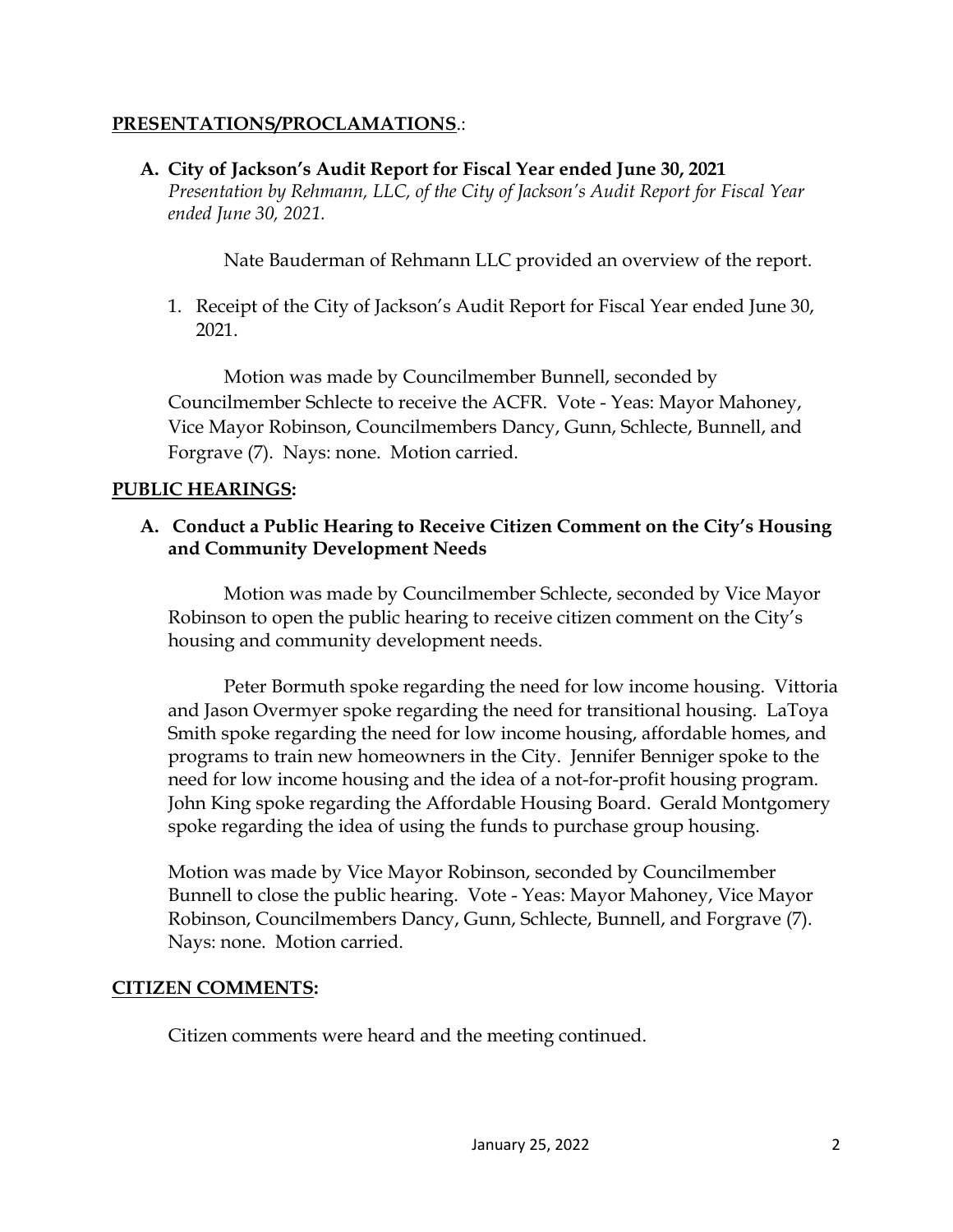## **PETITIONS & COMMUNICATION FROM CITY STAFF AND OTHER GOVERNMENTAL ENTITIES:**

# **A. Accept and Place on File, the CDBG, HOME and CDBG-CV Homeless Prevention Financial Summaries through December 31. 2021**

Motion was made by Councilmember Schlecte, seconded by Councilmember Forgrave to accept and place on file the CDBG, HOME, and CDBG-CV Homeless Prevention Financial Summaries through December 31, 2021. Vote - Yeas: Mayor Mahoney, Vice Mayor Robinson, Councilmembers Dancy, Gunn, Schlecte, Bunnell, and Forgrave (7). Nays: none. Motion carried.

## **CONSENT CALENDAR:**

# **A. Minutes of the Regular Meeting of January 11, 2022**

*Approve the minutes of the regular City Council Meeting of January 11, 2022.* 

**B. Recognition of The Welcome Home Organization as a Nonprofit**

*Consideration of a resolution recognizing The Welcome Home Organization as a Nonprofit Organization operating in the community for the purpose of obtaining Millionaire Party License through the State of Michigan* 

## **C. Appointment to Racial Equity Commission**

*Approve the Mayor's recommendation to appoint Michael Johnson to the Racial Equity Commission for a term of 3 years, expiring 12/31/25.* 

## **D. Appointments to Employee Retirement System Board of Trustees**

*Approval of appointments to the Employees Retirement System Board of Trustees (ERS Board) to fill vacancies, in accordance with the recommendation of the ERS Board. Lisa Skalski – term ending 8/31/24 and Eric Terrian – term ending 8/31/22.* 

# **E. Approve a Revocable License for a Blade Sign at Fortress Café at 133 W. Michigan Avenue**

*Approve a Revocable License for Fortress Café for the installation of a building mounted blade sign within the Michigan Avenue public right-of-way at 133 W. Michigan Avenue and authorize the Mayor and City Clerk to execute the appropriate document(s).* 

## **F. Traffic Control Order – Ella Sharp Park Recommended Roadway Closures**

*Approval of Traffic Control Orders 2371-2373 for the Ella Sharp Park road closures on Birchwood Drive, south drive to soccer fields parking to Maplewood Drive; Maplewood Drive from softball parking to Probert Road; and West Hickory Avenue, Horton Road to drive to park maintenance building.*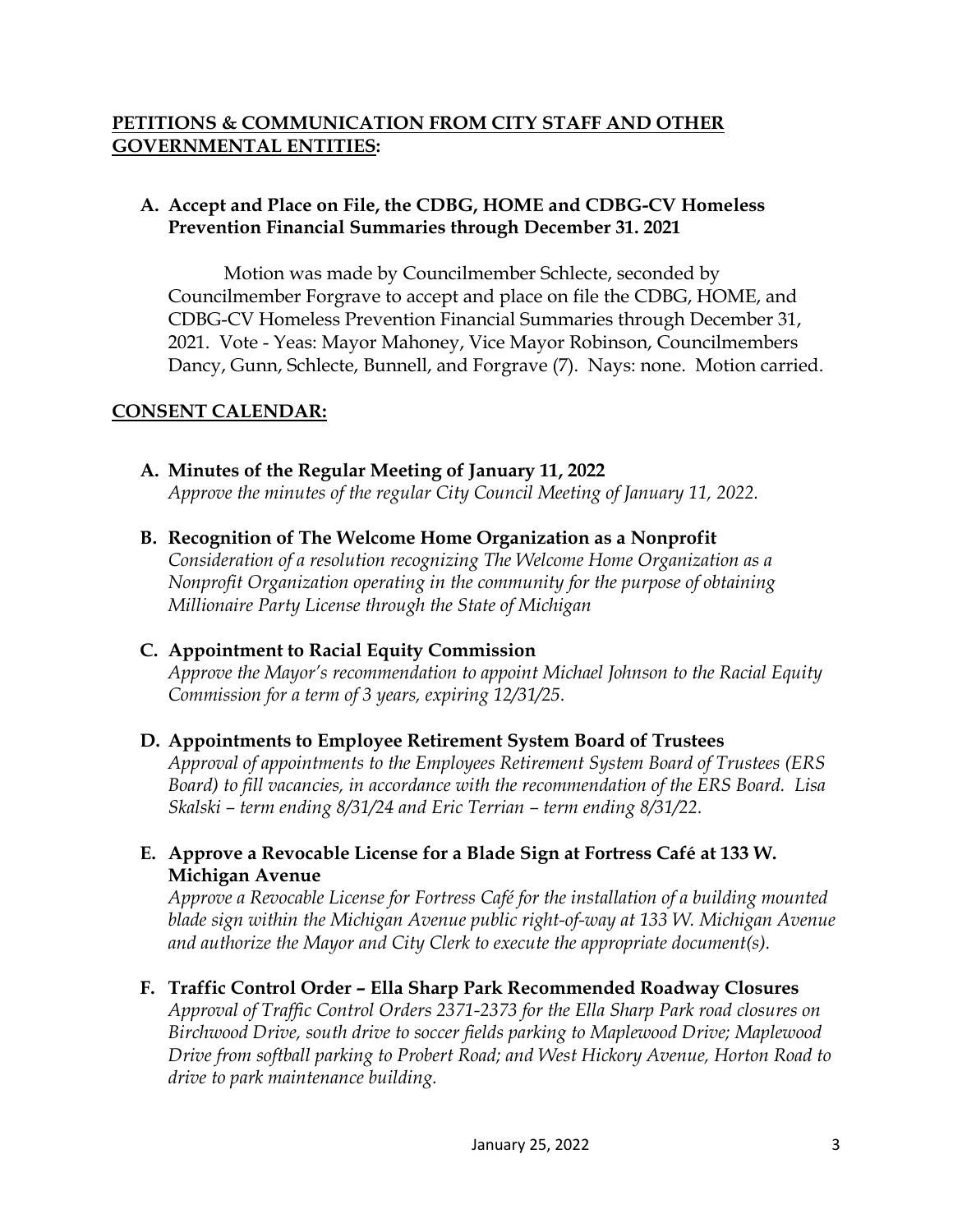### **G. Special Event Application – Groundhog Gallop**

*Approve a request from Grow Jackson to host the Groundhog Gallop on February 5, 2022 at Parkside Middle School and on the Martin Luther King, Jr. Equality Trail.* 

### **H. Resignation from Human Relations Commission**

*Accept with regret, the resignation of Karyl Baker from the Human Relations Commission, and express gratitude to Karyl for years of contributions to the City.* 

### **I. Appointments to the Affordable Housing Board**

*Approve the Mayor's recommendation to appoint the following to the Affordable Housing Board: Wendy Clow, 1 year term ending 12/31/22; Katima Dickenson, 1 year term ending 12/31/22; Rachael Wingle, 2 year term ending 12/31/23; Kenneth Robinson, 2 year term ending 12/31/23, Shaunta Patton, 3 year term ending 12/31/23; Laurie Ingram, Ex-Officio; Jonathan Greene, Ex-Officio, Councilmember Angelita Gunn, Councilmember Liaison by Ordinance.* 

### **J. Reappointments to the Building Code Board of Examiners and Appeals**

*Approve the Mayor's recommendation to reappoint David Wooden (general public) and Mark Fish (Building Official) to the Building Code Board of Examiners and Appeals, each for a three-year term effective immediately and ending on December 31. 2025.* 

### **K. Reappointment to the City Planning Commission**

*Approve the Mayor's recommendation to reappoint Conner Wood to the City Planning Commission for a three-year term beginning immediately and ending on December 31, 2025.* 

## **L. Reappointments to the Civil Service Board**

*Approve the Mayor's recommendation to reappoint Shelia Patterson and Teresa Garcia-Blom to the Civil Service Board, each for a three year term, effective immediately and ending on December 31, 2025.* 

#### **M. Appointment to the Jackson District Library Board of Trustees**

*Approve the Mayor's recommendation to appoint Kelsey Wood to fill a vacancy on the Jackson District Library Board of Trustees for a four-year term beginning immediately and ending on December 31, 2026.* 

#### **N. Appointments to Downtown Development Authority**

*Approval of the Mayor's recommendation to appoint Katima Dickenson and Robert Wilkie to the Downtown Development Authority, each for a four-year term, beginning February 1, 2022 and ending on January 31, 2026.*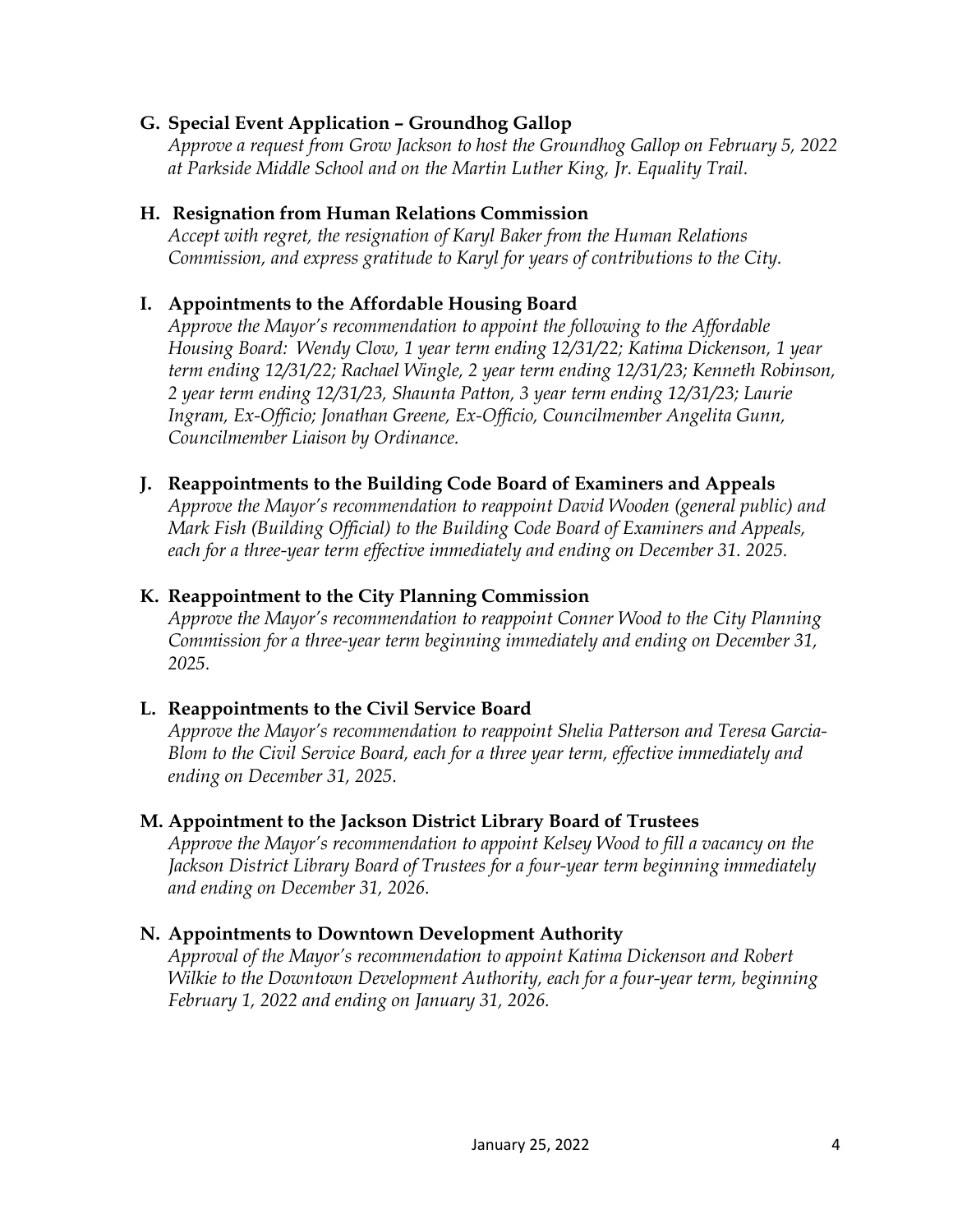### **O. Appointment and Reappointment to Election Commission**

*Approve the Mayor's recommendation to appoint Conner Wood and reappoint James Grant to the Election Commission, each for a four-year term, beginning immediately and ending on December 31, 2026.* 

### **P. Appointment to the Ella W. Sharp Park Board of Trustees**

*Approve the Mayor's recommendation to appoint Darren McClelland, Sr. as an alternate*  to the Ella W. Sharp Park Board of Trustees for a three-year term, filling a current *vacancy, beginning immediately and ending on January 31, 2025; and appoint Daniel Mahoney as the representative of the Planning Commission, with a term to run concurrent with that of Mayor.* 

## **Q. Reappointments to the Historic District Commission**

*Approve the Mayor's recommendation to reappoint Maurice Imhoff, Scott Slagor and Thaddaus Williams to the Historic District Commission, each for a term of three years, beginning immediately and ending on December 31, 2025.* 

## **R. Appointment to the Human Relations Commission**

*Approve the Mayor's recommendation to appoint Latriva Guinn to the Human Relations Commission for a three-year term, beginning January 26, 2022 and ending on December 31, 2025, in concurrence with the HRC recommendation.* 

### **S. Appointment and Reappointment to the Local Development Finance Authority/Brownfield Redevelopment Authority**

*Approve the Mayor's recommendation to appoint Scott Damich and reappoint Dan Greer to the Local Development Finance Authority/Brownfield Redevelopment Authority, each for a term of four-years, expiring on June 3, 2026.* 

## **T. Reappointment to the Local Officers Compensation Commission**

*Approve the Mayor's recommendation to reappoint Theodore Brzezinski to the Local Officers Compensation Commission for a seven-year term beginning March 1, 2022 and ending on February 28, 2029.* 

## **U. Appointment to the Martin Luther King Corridor Improvement Authority**

*Approve the Mayor's recommendation to appoint Thaddaus Williams to fill a vacancy on the Martin Luther King Corridor Improvement Authority effective immediately, for a term of 2 years, expiring on 12/31/24*

## **V. Appointments to Police Oversight Commission**

*Approve the Mayor's recommendation to appoint the following to the Police Oversight Commission effective immediately: Thaddaus Williams, 1 year term ending 12/31/22; Tyler Kolbe, 1 year term ending 12/31/22; Joe Filip, 2 year term ending 12/31/23; Councilmember Karen Bunnell, term to be concurrent with City Council term.*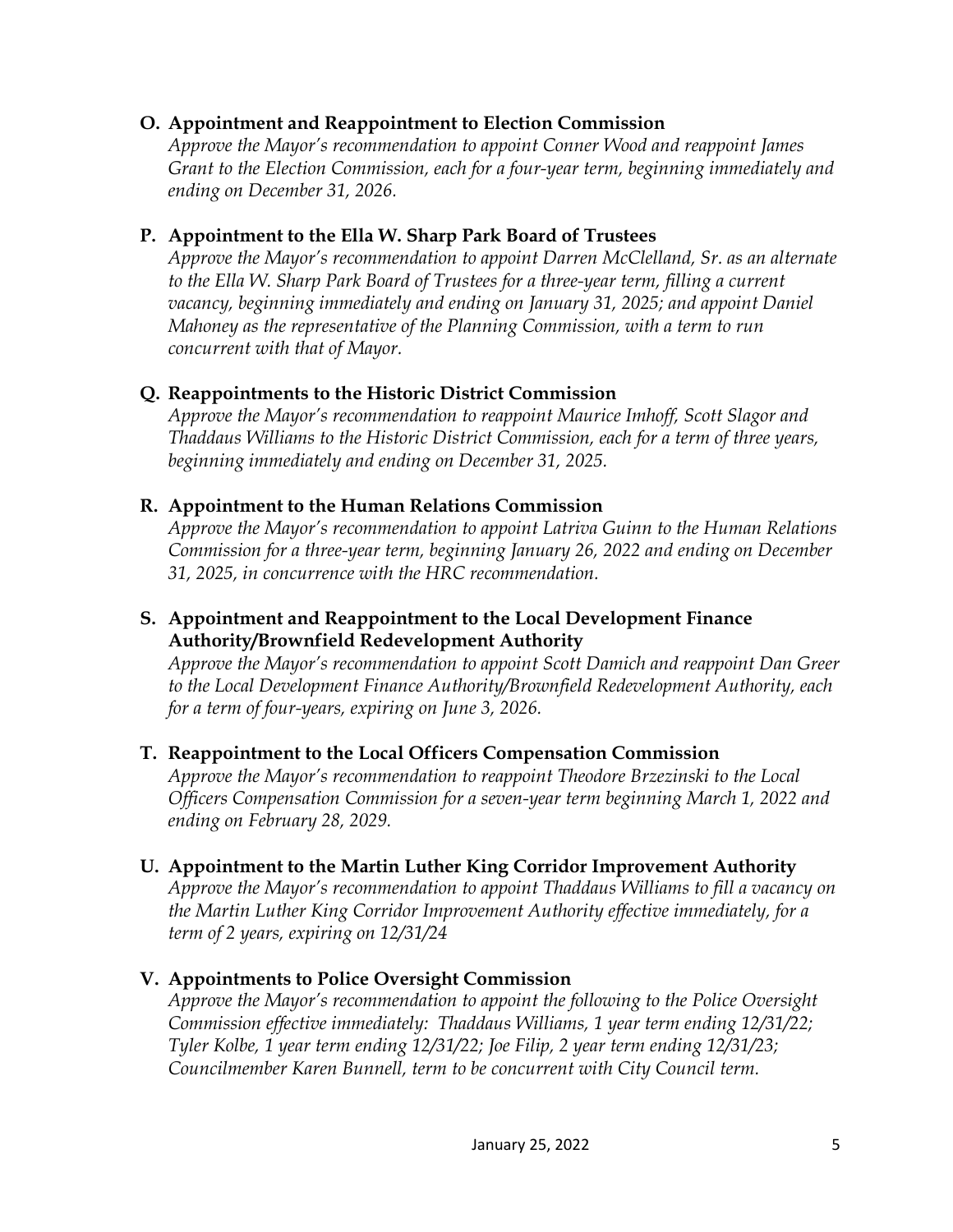#### **W. Reappointment to the Zoning Board of Appeals**

*Approve the Mayor's recommendation to reappoint Peter Mulhearn to the Zoning Board of Appeals for a term of 3 years, beginning immediately and expiring on 12/31/25.* 

Motion was made by Councilmember Schlecte, seconded by Councilmember Bunnell to approve the consent calendar with Items I, J, and O being pulled for separate consideration. Councilmember Forgrave requested that Item M be pulled for separate consideration. Vote - Yeas: Mayor Mahoney, Vice Mayor Robinson, Councilmembers Dancy, Gunn, Schlecte, Bunnell, and Forgrave (7). Nays: none. Motion carried.

Motion was made by Councilmember Schlecte, seconded by Councilmember Forgrave to divide the question in Item J – Appointments to the Affordable Housing Board. Vote - Yeas: Mayor Mahoney, Vice Mayor Robinson, Councilmembers Dancy, Gunn, Schlecte, Bunnell, and Forgrave (7). Nays: none. Motion carried.

Motion was made by Councilmember Forgrave, seconded by Councilmember Bunnell to appoint Wendy Clow to the Affordable Housing Board for a 1 year term ending 12/31/22. Vote - Yeas: Mayor Mahoney, Vice Mayor Robinson, Councilmembers Dancy, Gunn, Bunnell, and Forgrave (6). Nays: Councilmember Schlecte (1). Motion carried.

Motion was made by Councilmember Schlecte, seconded by Councilmember Dancy to approve Katima Dickenson. Vote - Yeas: Mayor Mahoney, Vice Mayor Robinson, Councilmembers Dancy, Gunn, Schlecte, Bunnell, and Forgrave (7). Nays: none. Motion carried.

Motion was made by Councilmember Schlecte, seconded by Councilmember Forgrave to approve Rachael Wingle. Vote - Yeas: Mayor Mahoney, Vice Mayor Robinson, Councilmembers Dancy, Gunn, Schlecte, Bunnell, and Forgrave (7). Nays: none. Motion carried.

Motion was made by Councilmember Forgrave, seconded by Councilmember Bunnell to appoint Kenneth Robinson for a 2 year term ending 12/31/23. Vote - Yeas: Mayor Mahoney, Vice Mayor Robinson, Councilmembers Dancy, Gunn, Schlecte, Bunnell, and Forgrave (7). Nays: none. Motion carried.

Motion was made by Councilmember Gunn, seconded by Councilmember Dancy to appoint Shaunta Patton for a 3 year term ending 12/31/24. Vote - Yeas: Mayor Mahoney, Vice Mayor Robinson, Councilmembers Dancy, Gunn, Bunnell, and Forgrave (6). Nays: Councilmember Schlecte (1). Motion carried.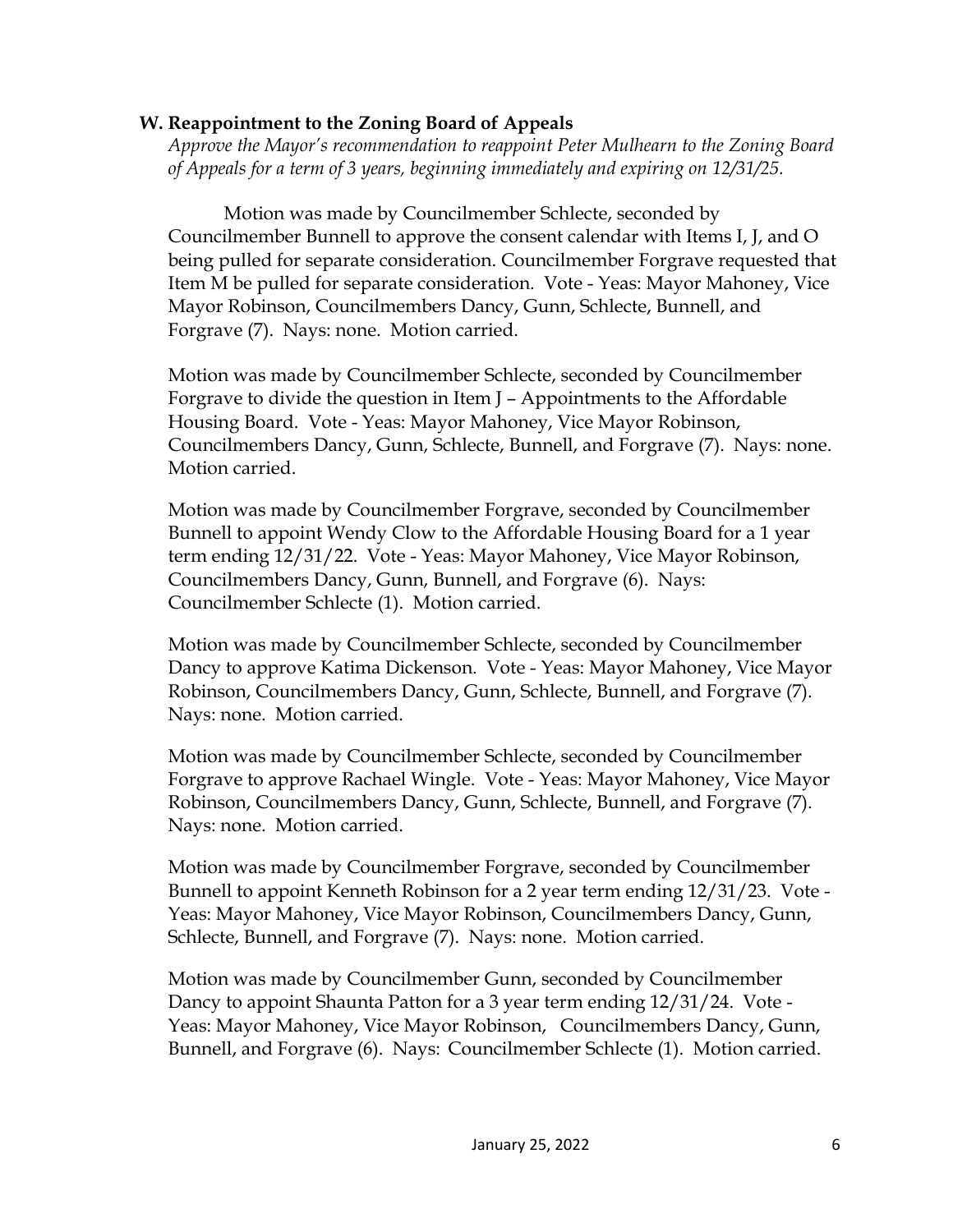Motion was made by Councilmember Forgrave, seconded by Councilmember Bunnell to appoint Angelita Gunn as Councilmember Liaison by Ordinance. Vote - Yeas: Mayor Mahoney, Vice Mayor Robinson, Councilmembers Dancy, Bunnell, and Forgrave (5). Nays: Councilmember Schlecte (1). Abstention: Councilmember Gunn. Motion carried.

Motion was made by Councilmember Bunnell, seconded by Councilmember Forgrave to approve the Mayor's recommendation to reappoint David Wooden (general public) and Mark Fish (Building Official) to the Building Code Board of Examiners and Appeals each for a three year term effective immediately and ending December 31, 2025.

Motion was made by Councilmember Schlecte, seconded by Councilmember Forgrave to divide the question. Vote - Yeas: Mayor Mahoney, Vice Mayor Robinson, Councilmembers Gunn, Schlecte, Bunnell, and Forgrave (6). Nays: Councilmember Dancy (1). Motion carried.

Motion was made by Councilmember Forgrave, seconded by Councilmember Bunnell to reappoint David Wooden (general public) to the Building Code Board of Examiners and Appeals. Vote - Yeas: Mayor Mahoney, Vice Mayor Robinson, Councilmembers Dancy, Gunn, Bunnell, and Forgrave (6). Nays: Councilmember Schlecte (1). Motion carried.

Motion was made by Councilmember Schlecte, seconded by Councilmember Gunn to reappoint Mark Fish (Building Official) to the Building Code of Examiners and Appeals. Vote - Yeas: Mayor Mahoney, Vice Mayor Robinson, Councilmembers Dancy, Gunn, Schlecte, Bunnell, and Forgrave (7). Nays: none. Motion carried.

Motion was made by Councilmember Schlecte, seconded by Vice Mayor Robinson to approve the Mayor's recommendation to appoint Kelsey Wood to fill a vacancy on the Jackson District Library Board of Trustees for a four year term beginning immediately and ending December 31, 2026.

Councilmember Forgrave informed Council that he would be abstaining from the vote due to a conflict of interest.

Vote - Yeas: Mayor Mahoney, Vice Mayor Robinson, Councilmembers Dancy, Gunn, Schlecte, and Bunnell (6). Nays: none. Abstention: Councilmember Forgrave. Motion carried.

Motion was made by Councilmember Schlecte, seconded by Councilmember Forgrave to divide the question (Item O). Vote - Yeas: Mayor Mahoney, Vice Mayor Robinson, Councilmembers Gunn, Schlecte, Bunnell, and Forgrave (6). Nays: Councilmember Dancy (1). Motion carried.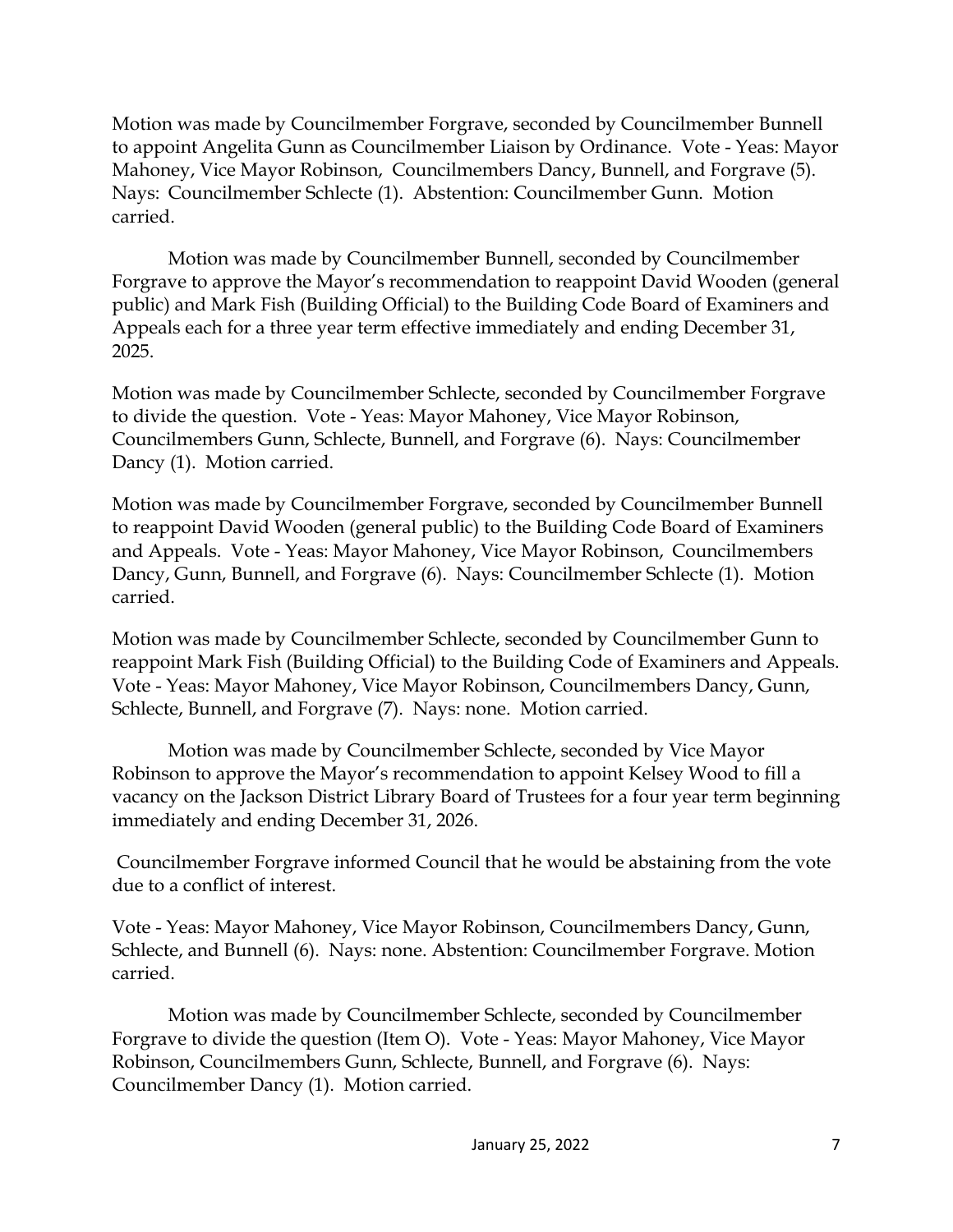Motion was made by Vice Mayor Robinson, seconded by Councilmember Dancy to appoint Conner Wood to the Election Commission. Vote - Yeas: Mayor Mahoney, Vice Mayor Robinson, Councilmembers Dancy, Gunn, and Forgrave (5). Nays: Councilmember Schlecte and Bunnell (2). Motion carried.

Motion was made by Councilmember Forgrave, seconded by Councilmember Bunnell to reappoint James Grant to the Election Commission for a four year term beginning immediately and ending on December 31, 2026. Vote - Yeas: Mayor Mahoney, Vice Mayor Robinson, Councilmembers Dancy, Gunn, Schlecte, Bunnell, and Forgrave (7). Nays: none. Motion carried.

## **OTHER BUSINESS:**

**A. Second Reading and Final Adoption of Ordinance 2022-01 Recommendation:** *Adopt Ordinance 2022-01 an ordinance repealing the existing Article III – Wastewater System of Chapter 27 – Water and Sewer and enacting a revised Sewer Use Ordinance.* 

Motion was made by Councilmember Forgrave, seconded Councilmember Bunnell to adopt Ordinance 2022-01 an ordinance repealing the existing Article III – Wastewater System of Chapter 27 – Water and Sewer and enacting a revised Sewer Use Ordinance. Vote - Yeas: Mayor Mahoney, Vice Mayor Robinson, Councilmembers Dancy, Gunn, Schlecte, Bunnell, and Forgrave (7). Nays: none. Motion carried.

# **NEW BUSINESS:**

**A. Approve the Contract Award for Water Main Replacement on West Avenue, Carlton Boulevard to Michigan Avenue, to Bailey Excavating, Inc. of Jackson, Michigan** 

**Recommendation:** *Approval of an award for the contract for the Water Main Replacement project for West Avenue from Carlton Boulevard to Michigan Avenue to Bailey Excavating, Inc. of Jackson, Michigan at a cost of \$964,269.07, and authorization for the Mayor and City Clerk to execute the appropriate document(s) in accordance with the Purchasing Agent.* 

Motion was made by Councilmember Schlecte, seconded by Councilmember Gunn to approve an award for the contract for the Water Main Replacement project for West Avenue from Carlton Boulevard to Michigan Avenue to Bailey Excavating, Inc. of Jackson, Michigan at a cost of \$964,269.07 and authorize the Mayor and City Clerk to execute the appropriate document(s) in accordance with the Purchasing Agent. Vote - Yeas: Mayor Mahoney, Vice Mayor Robinson, Councilmembers Dancy, Gunn, Schlecte, Bunnell, and Forgrave (7). Nays: none. Motion carried.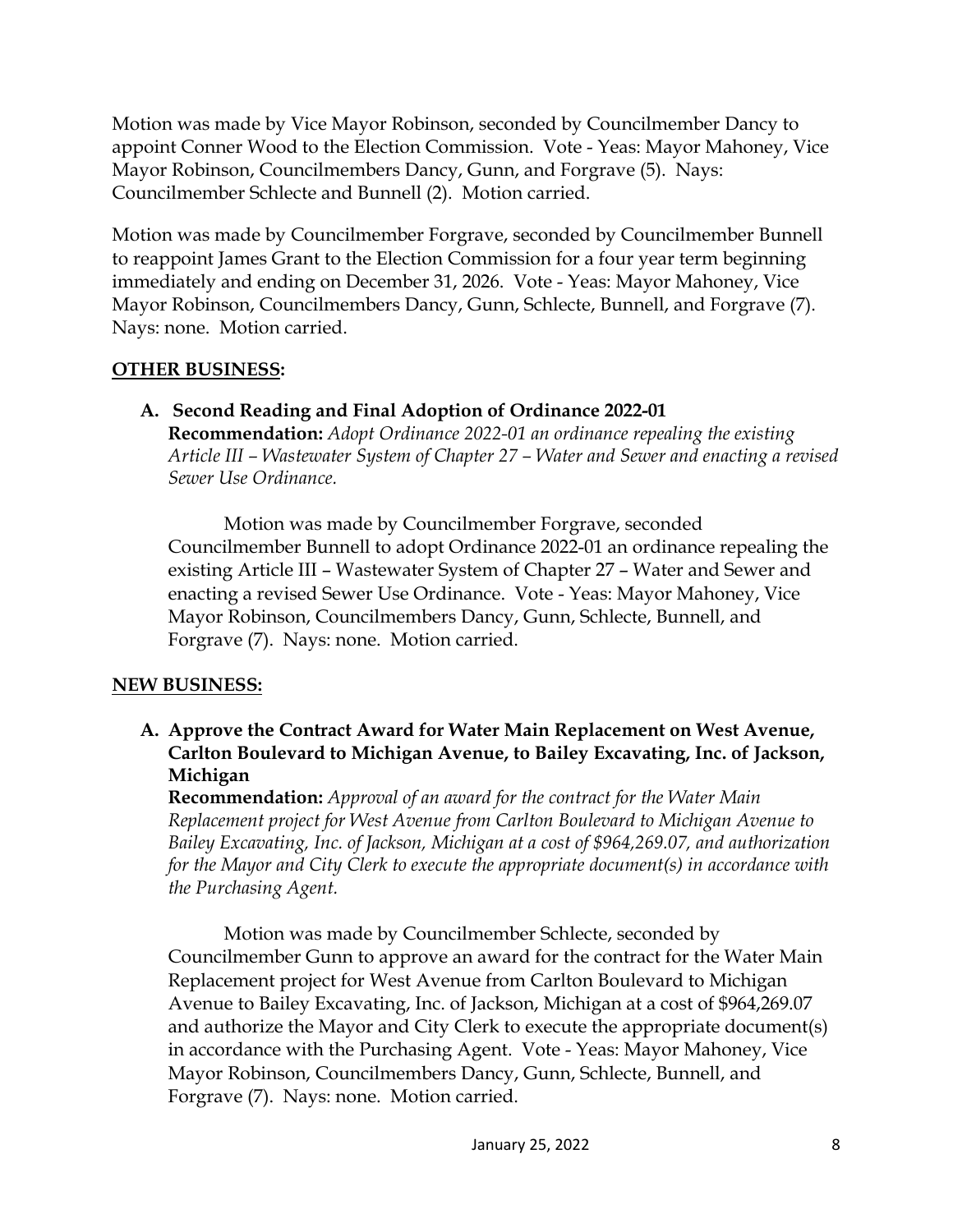**B. Resolution for Approval of a Contract with the Michigan Department of Transportation for Superstructure Replacement on the High Street Bridge over the Grand River** 

**Recommendation:** *Approve a resolution to enter into a contract with the Michigan Department of Transportation (MDOT) for superstructure replacement on the High Street Bridge over the Grand River, and authorize the Mayor and City Clerk to execute the appropriate documents.* 

Motion was made by Councilmember Schlecte, seconded by Councilmember Gunn to approve a resolution to enter into a contract with the Michigan Department of Transportation (MDOT) for superstructure replacement on the High Street Bridge over the Grand River and authorize the Mayor and City Clerk to execute the appropriate documents. Vote - Yeas: Mayor Mahoney, Vice Mayor Robinson, Councilmembers Dancy, Gunn, Schlecte, Bunnell, and Forgrave (7). Nays: none. Motion carried.

**C. Approve Conditional Phase One Facility License for a Medical/Adult Use Marihuana Establishment as per Ordinance No. 2020-15**

**Recommendation:** *Approve conditional phase one facility license for Leon Cannabis Centers LLC Medical/Adult Use Marihuana Class B Grower at 624 Hupp Avenue, per Ordinance No. 2020-15. Authorize the City Manager to sign the Development Agreement and make minor modifications as necessary.* 

Motion was made by Councilmember Schlecte, seconded by Councilmember Gunn to approve the conditional phase one facility license for Leon Cannabis Centers, LLC Medical/Adult Use Marihuana Class B Grower at 624 Hupp Avenue per Ordinance No. 2020-15 and authorize the City Manager to sign the development agreement and make minor modifications as necessary. Vote - Yeas: Mayor Mahoney, Vice Mayor Robinson, Councilmembers Gunn, Schlecte, Bunnell, and Forgrave (6). Nays: Councilmember Dancy (1). Motion carried.

#### **D. Installation of New Streetlights**

**Recommendation:** *Authorize the installation of approximately 25 streetlights for an estimated one-time cost of \$2,500.00 and an annual operating cost of \$2,920.00 and authorize the City Engineer to coordinate with Consumers Energy for the preparation of an Authorization for Change in Standard Lighting Contract document and associated resolution for future City Council Approval.* 

Motion was made by Councilmember Forgrave, seconded by Councilmember Bunnell to authorize the installation of approximately 24 streetlights for an estimated one-time cost of \$2,500.00 and an annual operating cost of \$2,920.00 and authorize the City Engineer to coordinate with Consumers